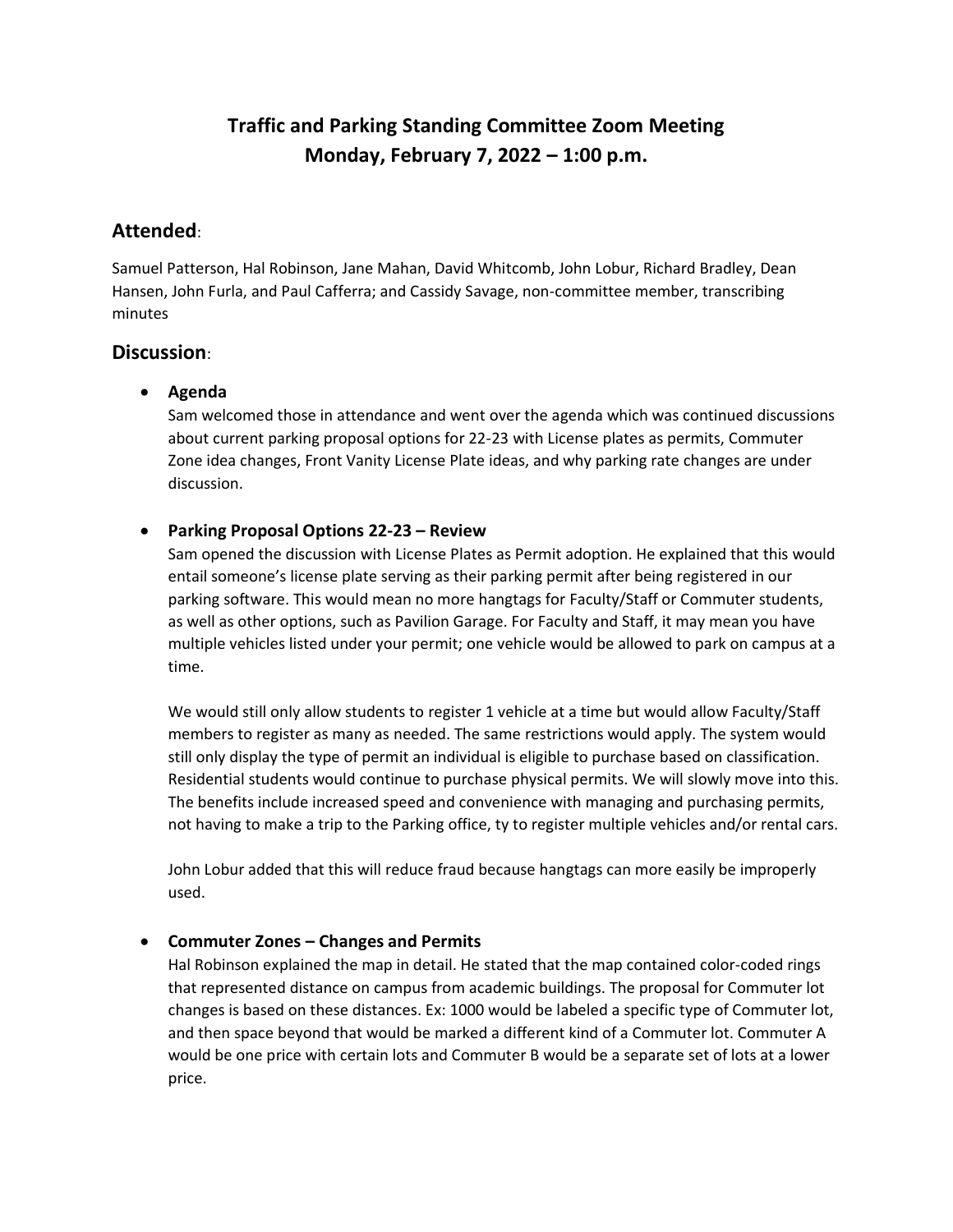Sam explained that the goal is to think differently in terms of "Park-N-Ride," changing the lot names, but still providing transit for students along with more parking lot options. Commuter B would provide lower price permits with more flexibility and options to go back and forth from the SOC, JAC, and other designated campus parking permit locations.

Richard Bradley supported this idea stating that we want to increase utilization in lots with rebranding and price differentiation. He stated this could also lead to reduced traffic and cruising around the center of campus.

Jack Furla stated that he thinks it would be worth it to try the rebranding and that he foresees the student body having a positive reaction.

Paula Cafferra mentioned the name of these newly rebranded lots and why a more descriptive name for the lots could be beneficial. Rather than Commuter A and Commuter B, other ideas are Economy Commuter and Enhanced Commuter. Paul stated that people could intellectually understand what the lots are and what they mean a little better.

John Lobur stated that a 10–15-minute walk anywhere from parking is a luxury, especially when compared to bigger urban schools. John also mentioned the benefit of incentivizing OUT buses and biking. Sam explained parking "buy backs," which some municipalities and Universities use that pay people to bike or rideshare when not renewing a permit, and that these ideas could be discussed as well in the future.

Dean Hansen confirmed that the Commuter lot changes would not affect Faculty/Staff lot designations and stated that he was in favor of the proposed lot changes.

Jane Mahan agreed that the plan seems helpful in leading to utilization of other Commuter lots on campus.

David Whitcomb stated he liked fairness in both increasing and decreasing two different options.

Paul mentioned the idea of parking sensors for spaces to show which lots are available or are full. Sam stated there were still obstacles in providing this, such as cost and the look/aesthetic of the University, but allowed that the idea is still on the table. Richard explained some different options of how these sensors could be used to accomplish this but agreed that cost is the main factor now for why these have not been implemented.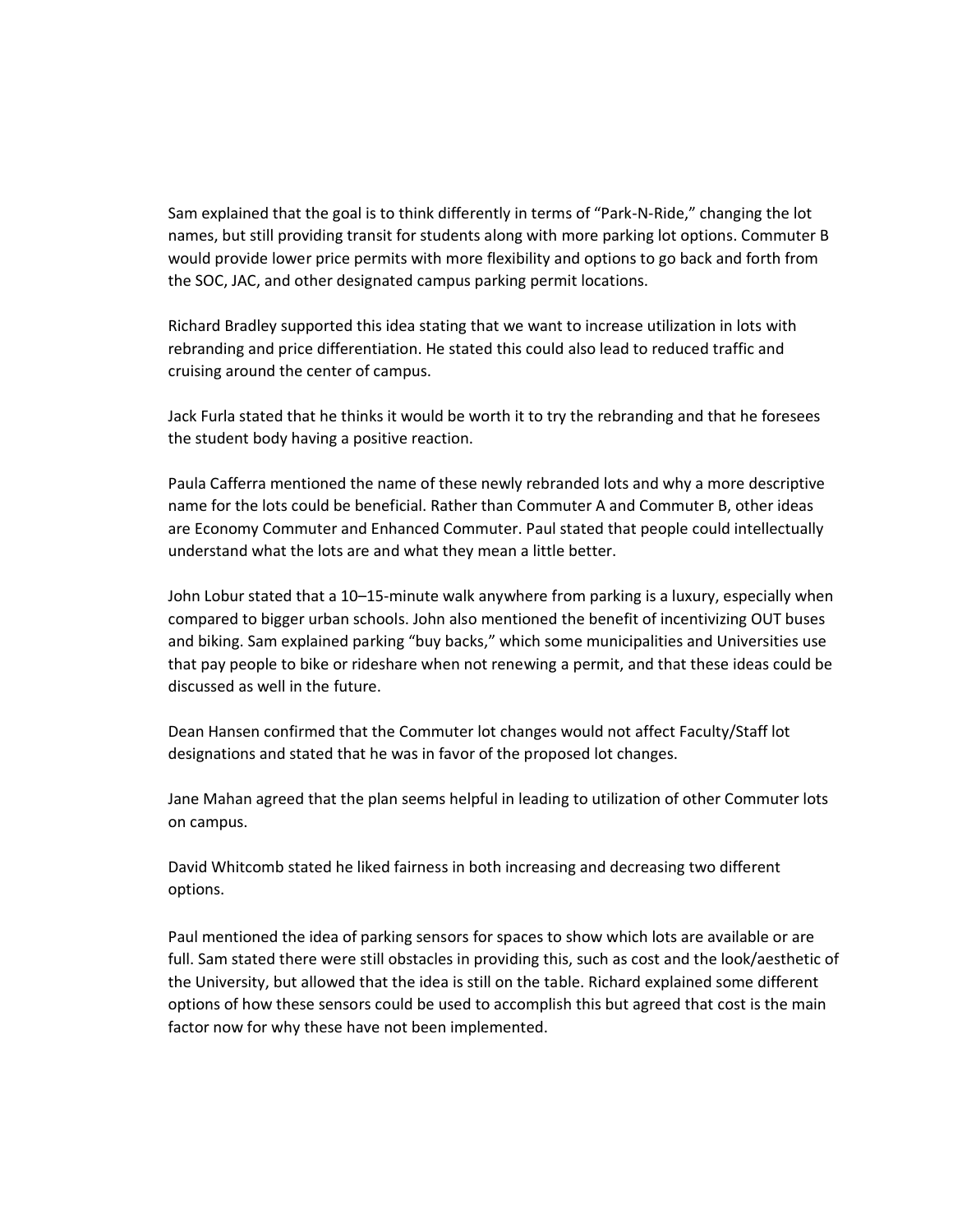Hal discussed the chart provided in the PPT. He stated the chart represents average walking speed relative to distance and allowed that is what was used to decipher how many minutes it would take to get from parking lots to certain buildings.

Jack stated that it would help if we were to explain and market the map and additional explanations to students for before and when they purchase parking permits.

#### • **Front Vanity License Plates**

Sam showed the committee examples of vanity license plates that we would make available for those to purchase that still want to go back into parking spaces. Dean mentioned one concern regarding vehicles that do not have the equipment needed to mount a front license plate. Jane mentioned another concern regarding those that already display some type of different vanity plate of some kind on the front of their vehicles.

David pointed out that other universities have adopted this technology and encountered these issues, so we could find out what others have done as a result.

Richard explained that we wanted to make these options as affordable as possible.

#### • **Why parking rate Increases are necessary**

**Necessary garage maintenance costs –** WGI's report from the 2019 Pavilion Parking Garage and the South Oxford Center parking garage have extensive five-year construction cost estimates that need to be addressed. These include \$419,740 in necessary maintenance projects, 208,475 for 2021, 182,075 for 2022 (All delayed due to the pandemic) for the South Oxford Center Parking Garage, and \$57,000 for 2021 for the Pavilion Garage.

**Parking garage bond payments and future parking garage planning-** Currently 33% of our budget is the bond payments for the Residential Garage. Future Garage planning across from Music/Baseball.

**Increased base level wages and service-based orientation -** Chancellor's Salary & Wage Increase, Department Reorg, along with change of philosophy and mindset, more warnings, discussions, and empathy towards individual situations and circumstances.

#### **Technology Costs – EV (Electric Vehicle) charging stations, license plate recognition, better analytics, and reports.**

**Oxford University Transit costs will increase in 2022 -** We discussed financial and operational impacts due to the pandemic focusing on the financial and operational impact to the Department of Parking and Transportation including parking meters, welcome center and visitor parking operations that were not maintained, and open parking from March 18, 2020, to July 1, 2020. Student parking permit refunds totaled \$986,399, which thankfully was reimbursed by CARES Act funding.